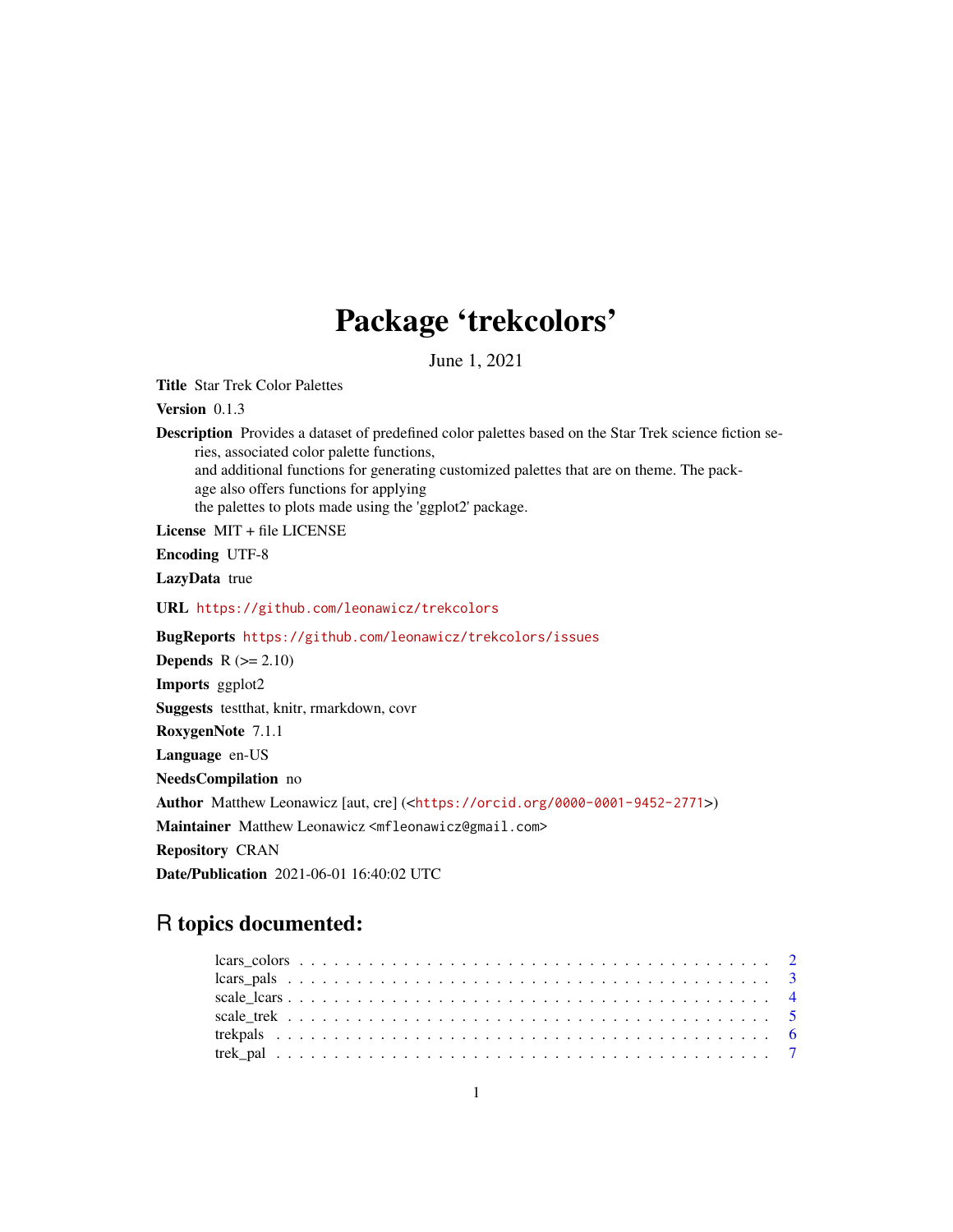#### <span id="page-1-0"></span>**Index** [8](#page-7-0) **8**

#### lcars\_colors *Hex colors from LCARS color names*

## Description

Obtain hex colors from standard LCARS color names.

#### Usage

```
lcars_colors(...)
lcars_2357(\ldots)lcars_2369(\ldots)lcars_2375(...)lcars_2379(...)
```
## Arguments

... character, LCARS color names.

## Details

These functions return the hex colors for LCARS color names. If no argument is provided, the functions return their respective LCARS color set. These functions correspond to LCARS color palettes that contain named colors. Other predefined LCARS color palettes are available but do not have names for each color. You can see all LCARS palettes with [lcars\\_pals](#page-2-1).

## See Also

[lcars\\_pals](#page-2-1)

## Examples

```
lcars_colors()
lcars_2357()
lcars_colors("rust", "danub")
```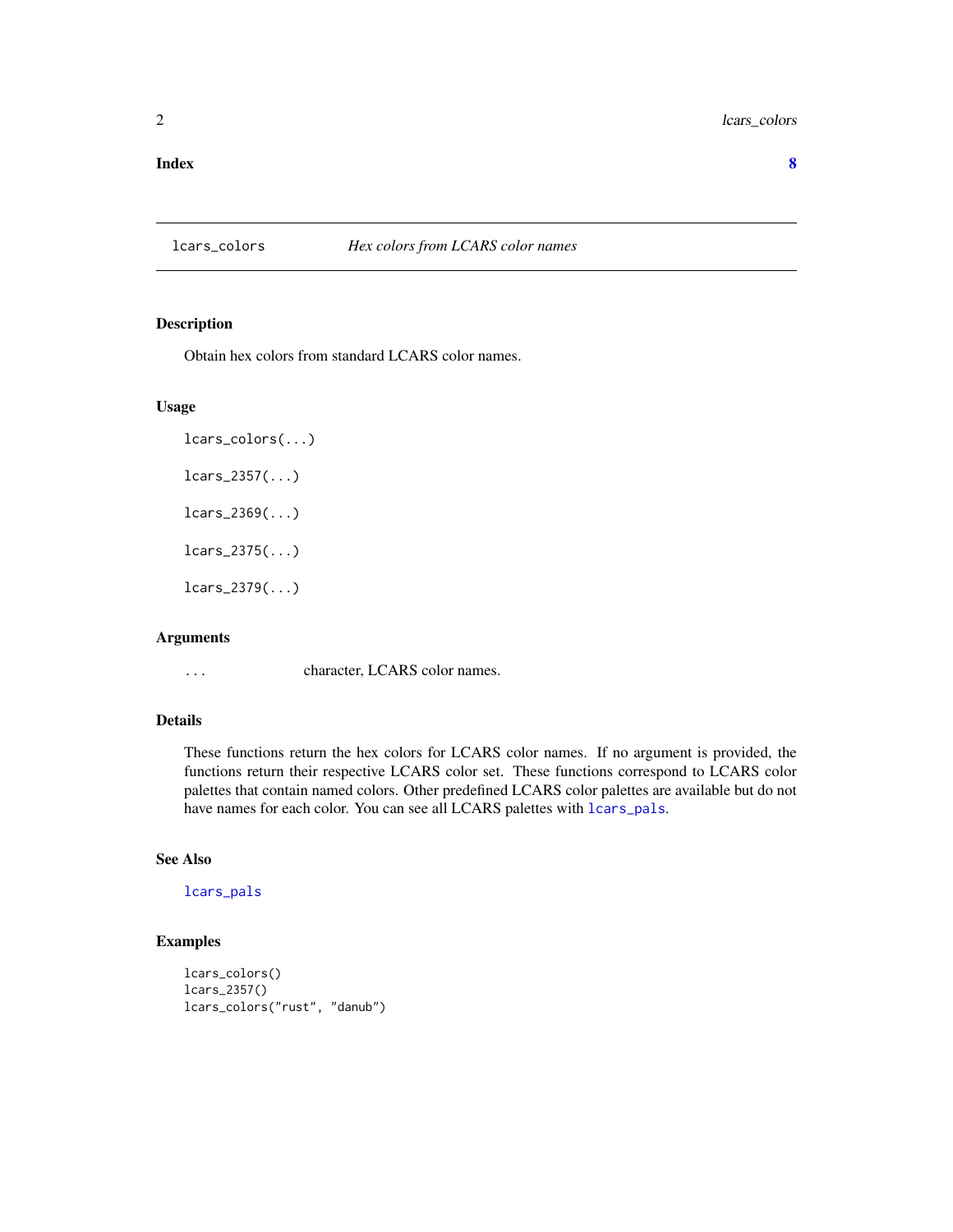<span id="page-2-1"></span><span id="page-2-0"></span>

#### Description

Predefined and custom palettes based on LCARS colors.

#### Usage

```
lcars_pals()
```

```
lcars_pal(palette = "2357", reverse = FALSE)
```

```
lcars_colors_pal(palette, reverse = FALSE, ...)
```
## Arguments

| palette  | character, name of a single predefined LCARS palette; or a vector of LCARS or<br>other colors. See details. |
|----------|-------------------------------------------------------------------------------------------------------------|
| reverse  | logical, reverse color order.                                                                               |
| $\cdots$ | additional arguments to pass to color RampPalette.                                                          |

#### Details

lcars\_pal returns a predefined, qualitative LCARS color palette. lcars\_color\_pal returns a palette generator based on specific colors. lcars\_pals is a function that takes no arguments and returns a list of all predefined LCARS palettes.

Predefined palettes options for palette are "2357", "2369", "2375", "2379", "alt", "first\_contact", "nemesis", "nx01", "23c", "29c", "red\_alert" and "cardassian".

Custom palettes can also be constructed by passing a vector of colors to palette in lcars\_color\_pal. This is useful for sequential and divergent palettes. This is essentially a wrapper around colorRampPalette that understands LCARS color names. It accepts any color, allowing you to still use a color like "white" or "#FFFFFF" as the midpoint in a divergent palette for example. A special case is when you provide only a single color, e.g., lcars\_color\_pal("husk"); this is equivalent to lcars\_color\_pal(c("white","husk")).

#### Value

a palette generating function that takes an argument, n, the number of colors.

## Examples

```
# All predefined LCARS palettes
lcars_pals()
# predefined palette
lcars_pal("2357")
# custom palettes
```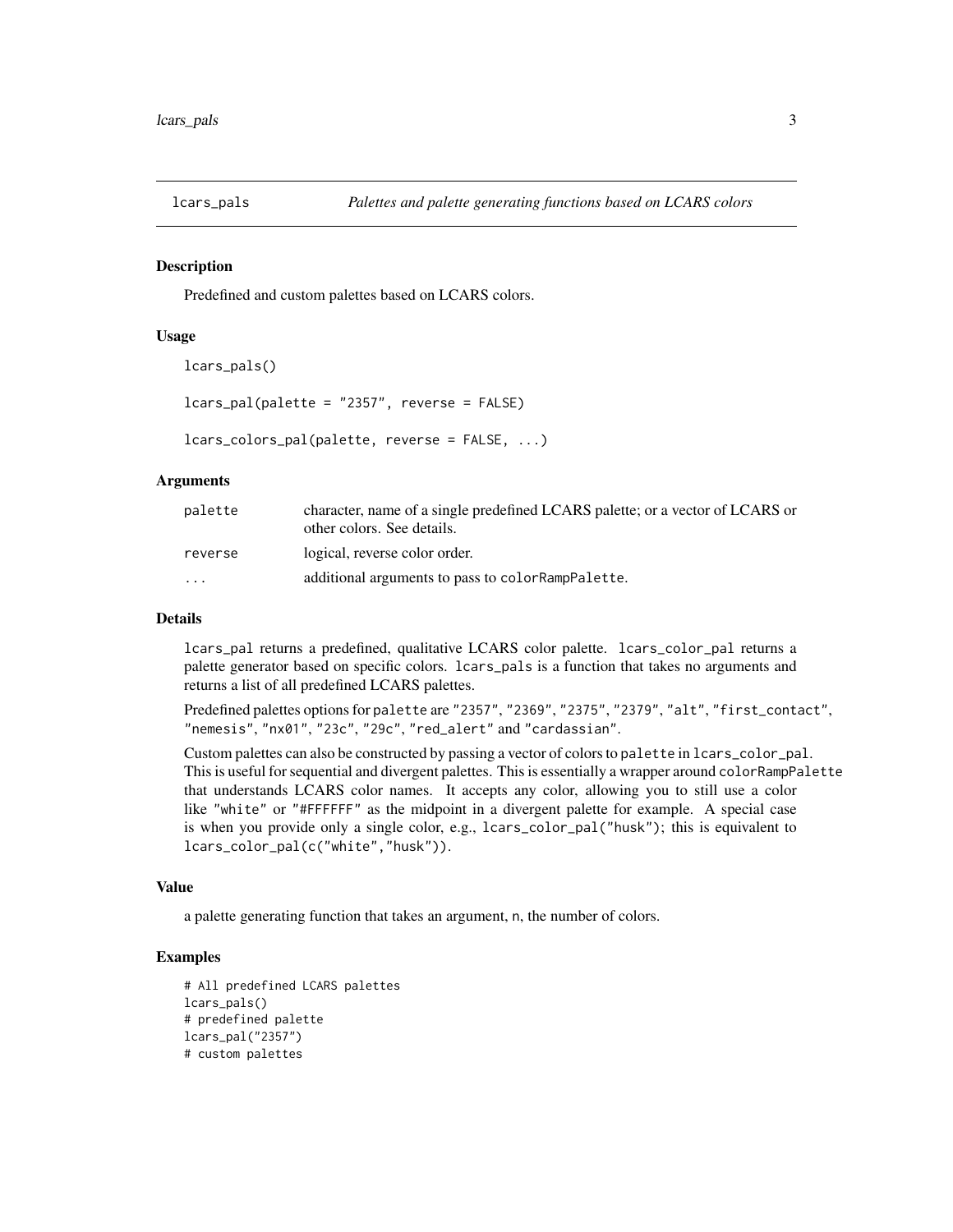```
lcars_colors_pal("rust")(8) # sequential
lcars_colors_pal(c("pale-canary", "rust"))(8)
lcars_colors_pal(c("pale-canary", "rust"))(4)
lcars_colors_pal(c("mariner", "white", "rust"))(9) # divergent
```

```
scale_lcars Color and fill scale functions for LCARS colors
```
## Description

Scale functions used with ggplot2.

#### Usage

```
scale_color_lcars(palette = "2357", discrete = TRUE, reverse = FALSE, ...)
scale_color_lcars1(
 color = "atomic-tangerine",
 discrete = TRUE,
 reverse = FALSE,
 dark = FALSE,
  ...
)
scale_color_lcars2(
  low = "atomic-tangerine",
 high = "near-blue",
 discrete = TRUE,
 reverse = FALSE,
  dark = FALSE,
 divergent = FALSE,
  ...
\mathcal{L}scale_fill_lcars(palette = "2357", discrete = TRUE, reverse = FALSE, ...)
scale_fill_lcars1(
  color = "atomic-tangerine",
 discrete = TRUE,
  reverse = FALSE,
  dark = FALSE,
  ...
\lambdascale_fill_lcars2(
  low = "atomic-tangerine",
  high = "near-blue",
```
<span id="page-3-0"></span>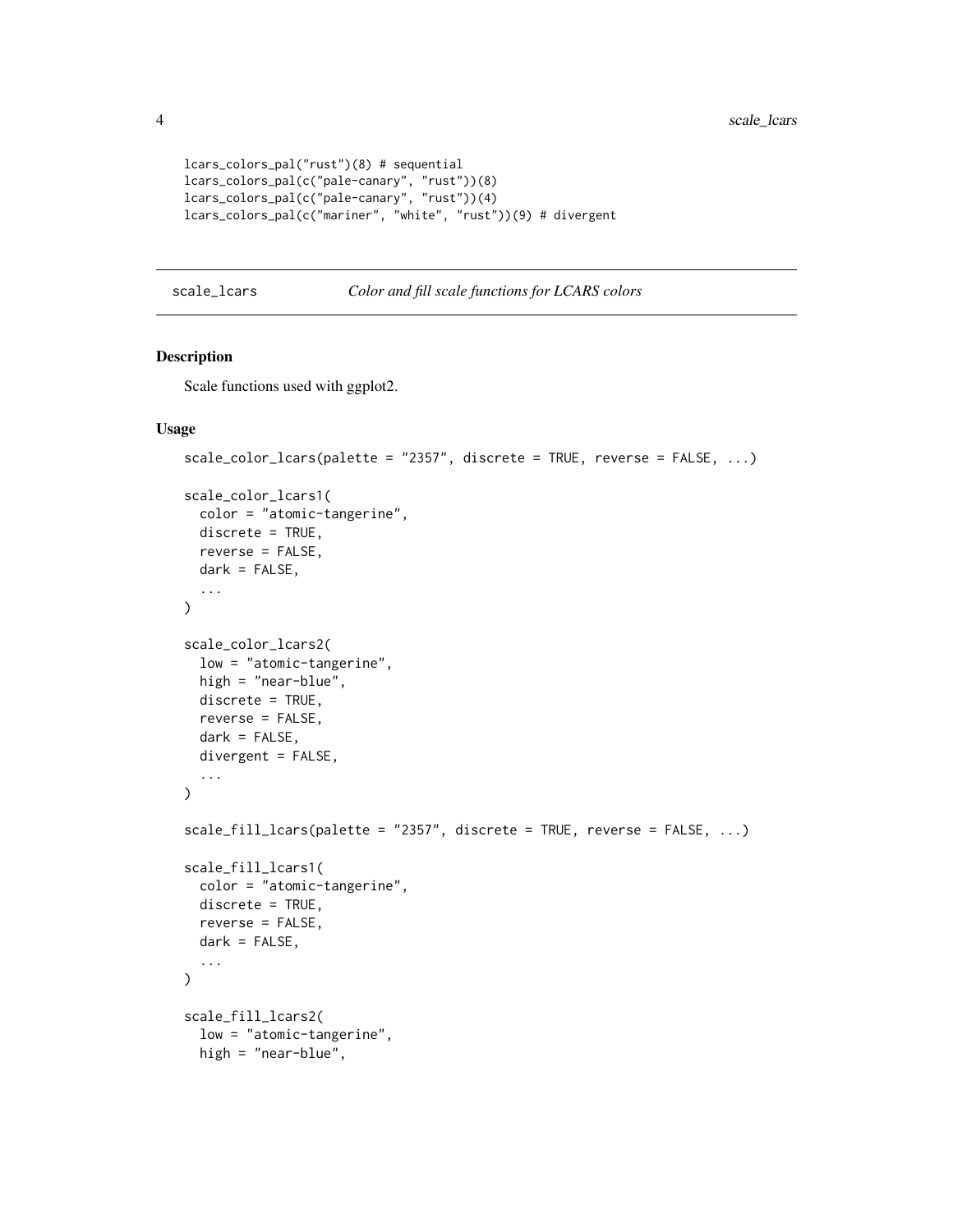#### <span id="page-4-0"></span>scale\_trek 5

```
discrete = TRUE,
  reverse = FALSE,
  dark = FALSE,divergent = FALSE,
  ...
\mathcal{L}
```
#### Arguments

| palette   | character, name of palette in lcars_pals.                                                                                                   |
|-----------|---------------------------------------------------------------------------------------------------------------------------------------------|
| discrete  | logical, discrete or continuous palette.                                                                                                    |
| reverse   | logical, reverse color order.                                                                                                               |
| $\cdots$  | additional arguments passed to ggplot2::discrete_scale or ggplot2::scale_*_gradientn,<br>for discrete or continuous palettes, respectively. |
| color     | character, LCARS color name for sequential palette.                                                                                         |
| dark      | logical, use black instead of white for the base color in sequential palette or<br>midpoint in divergent palette.                           |
| low       | character, LCARS color name.                                                                                                                |
| high      | character, LCARS color name.                                                                                                                |
| divergent | logical, use a divergent palette instead of two-color sequential palette.                                                                   |

## Examples

```
library(ggplot2)
p <- ggplot(diamonds, aes(carat, stat(count), fill = cut)) +
  geom_density(position = "fill")
p + scale_fill_lcars("2357")
p + scale_fill_lcars1("atomic-tangerine", dark = TRUE)
p + scale_fill_lcars2("pale-canary", "danub")
```
scale\_trek *Color and fill scale functions for Star Trek palettes*

## Description

Scale functions used with ggplot2.

## Usage

```
scale_color_trek(palette = "starfleet", discrete = TRUE, reverse = FALSE, ...)
scale_fill_trek(palette = "starfleet", discrete = TRUE, reverse = FALSE, ...)
```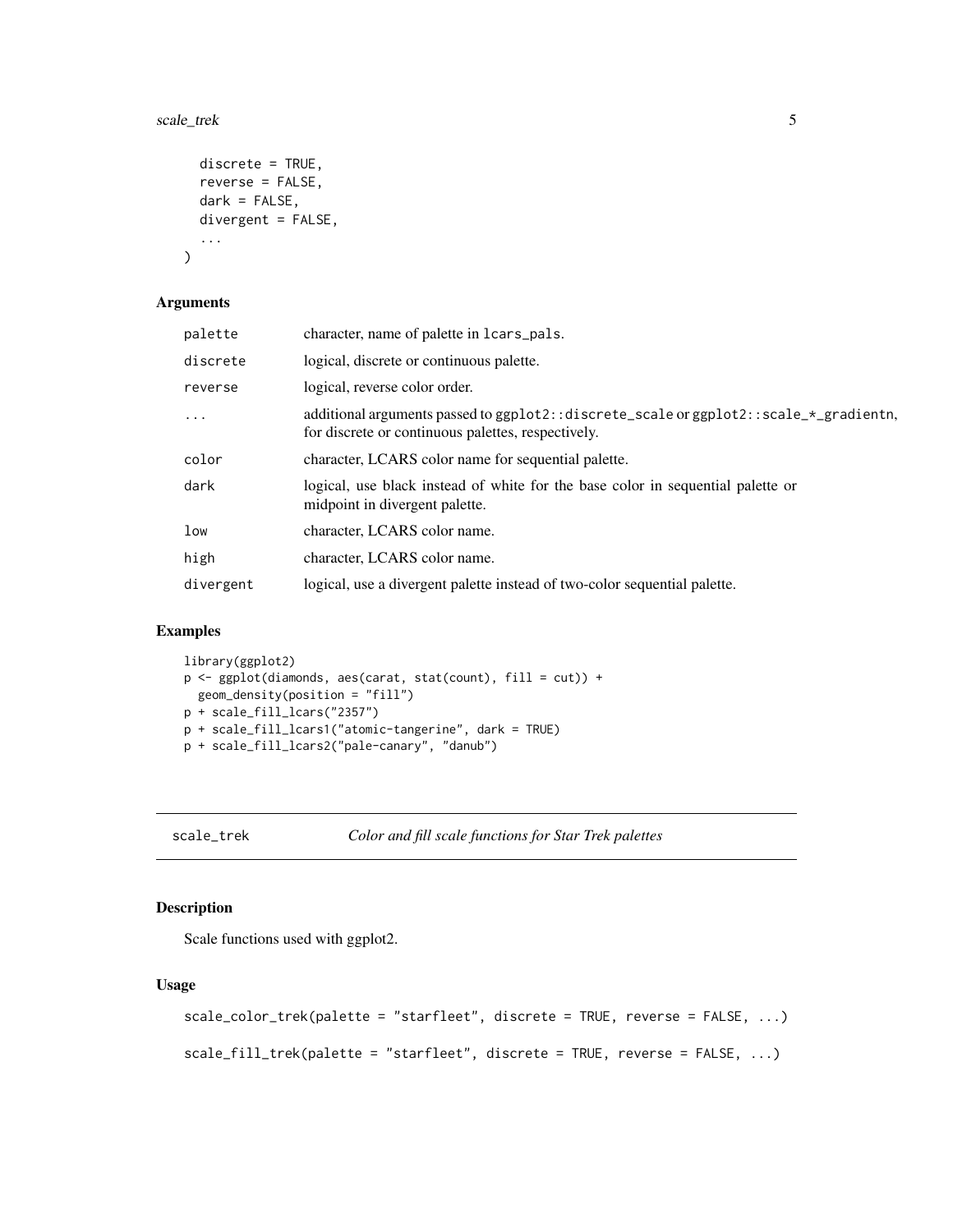<span id="page-5-0"></span>6 trekpals and the contract of the contract of the contract of the contract of the contract of the contract of the contract of the contract of the contract of the contract of the contract of the contract of the contract of

## Arguments

| palette  | character, name of Star Trek palette. See trek_pal() for list of palette names.                                                             |
|----------|---------------------------------------------------------------------------------------------------------------------------------------------|
| discrete | logical, discrete or continuous palette.                                                                                                    |
| reverse  | logical, reverse color order.                                                                                                               |
| .        | additional arguments passed to ggplot2::discrete_scale or ggplot2::scale_*_gradientn,<br>for discrete or continuous palettes, respectively. |

## Details

Most palettes should be used as qualitative palettes. See trekpals to see how many colors are in each predefined palette. Use view\_trek\_pals() to plot all palettes to see which may work best for your purposes.

## Examples

```
library(ggplot2)
d <- diamonds[diamonds$cut >= "Very Good", ]
ggplot(d, aes(carat, stat(count), fill = cut)) +geom_density(position = "fill") +
  scale_fill_trek("starfleet")
```
trekpals *Star Trek color palettes.*

## Description

A named list of 35 Star Trek color palettes.

## Usage

trekpals

## Format

A named list.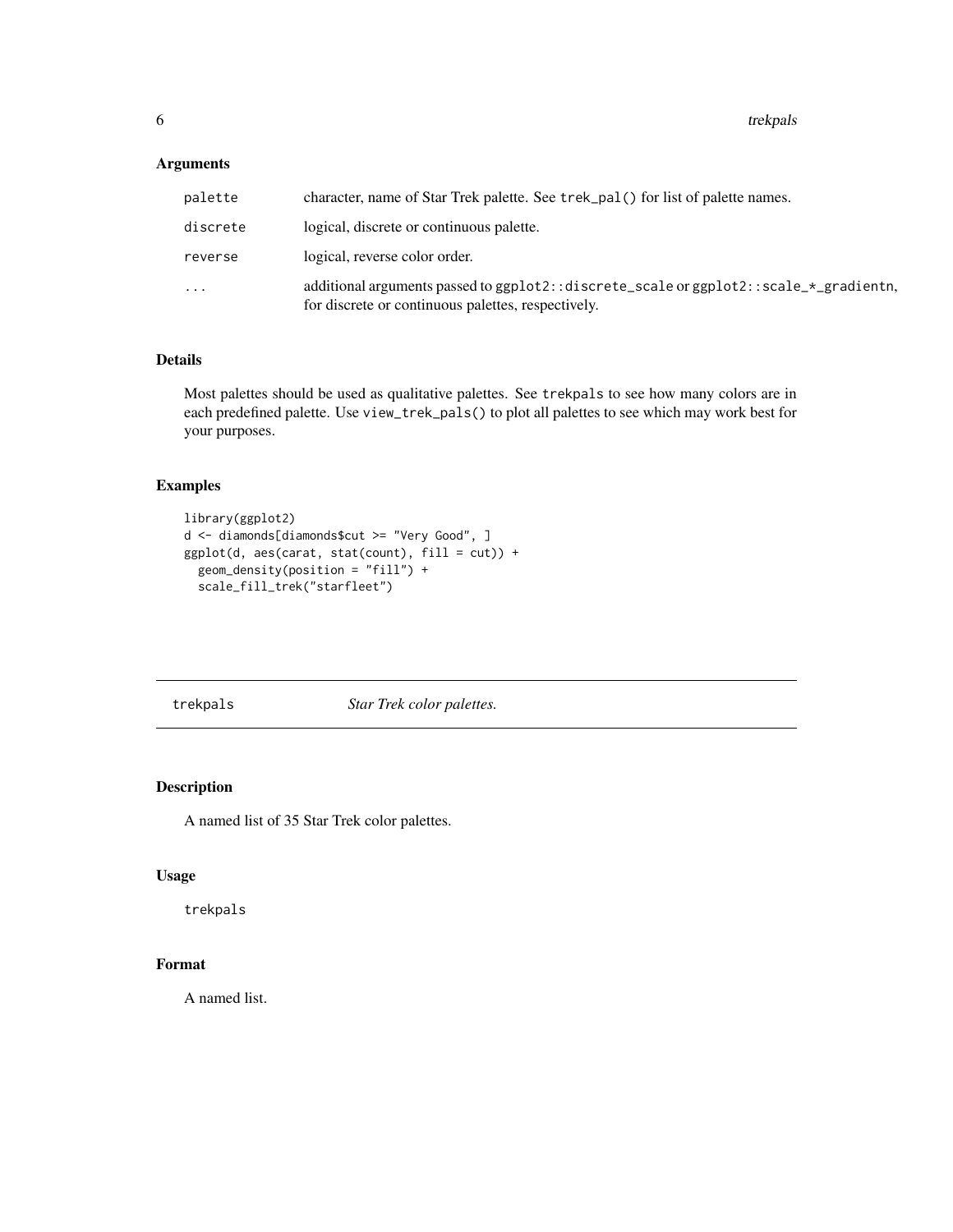<span id="page-6-0"></span>

## Description

Return a predefined Star Trek color palette from the trekpals dataset.

#### Usage

```
trek_pal(palette, reverse = FALSE)
```

```
view_trek_pals(palette)
```
## Arguments

| palette | character, name of predefined palette. If missing, return all available palette |  |
|---------|---------------------------------------------------------------------------------|--|
|         | names.                                                                          |  |
| reverse | logical, reverse color order.                                                   |  |

## Details

Many of the palettes are qualitative, and not necessarily evenly spaced in terms of hue, saturation or brightness. This is because many palettes come from logos, symbols, insignia and other simple representations. However, several palettes have specifically been constructed as sequential or divergent if it made sense to do so based on the dominant colors present. Additional special functions exist for the subset of LCARS palettes.

## Value

character vector of hex colors or palette names

#### See Also

[lcars\\_pals](#page-2-1), [scale\\_lcars](#page-3-1)

## Examples

```
trek_pal("lcars_2357")
# leave palette blank to list available names:
trek_pal()
```

```
# to view all palettes
view_trek_pals()
```